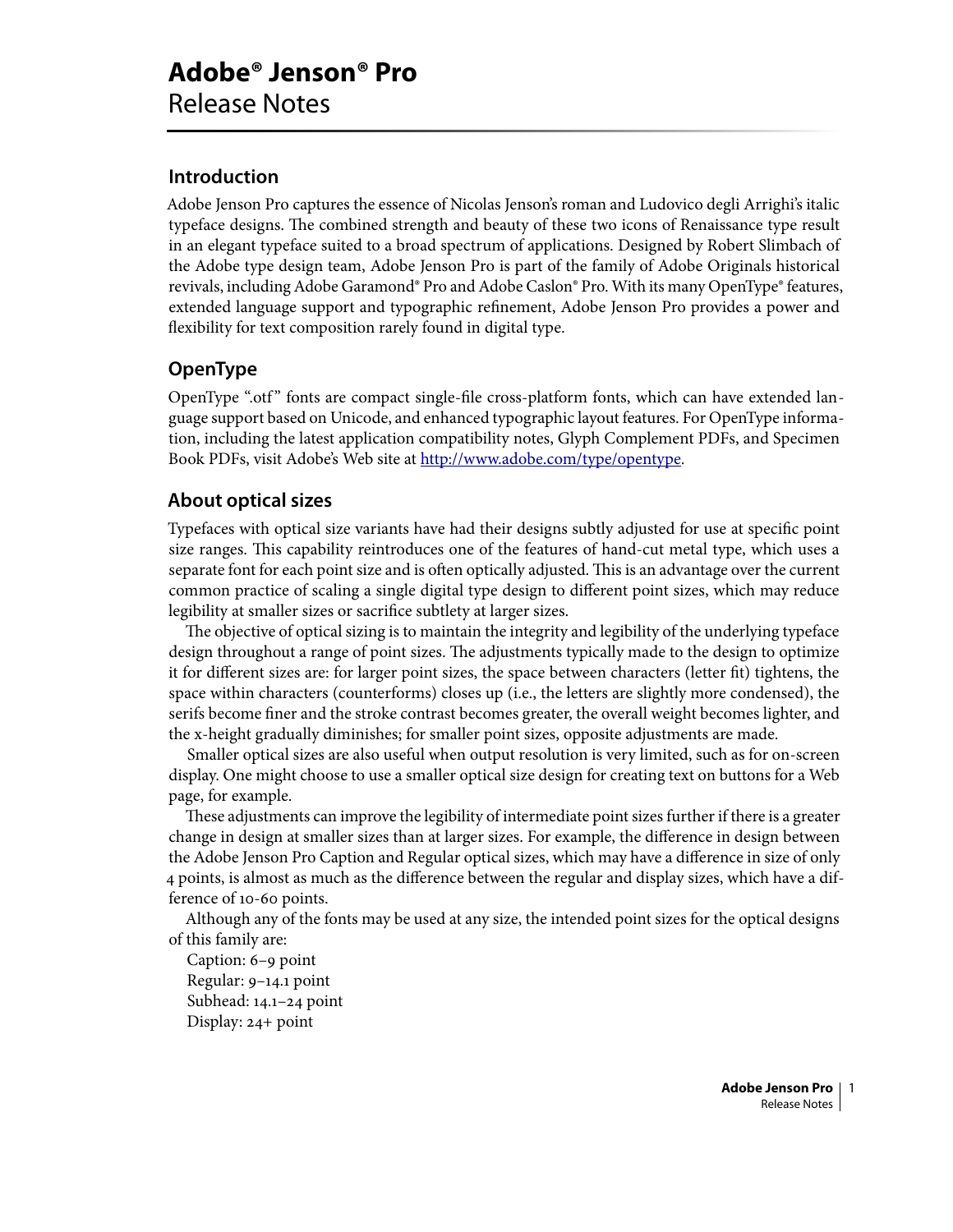# **OpenType layout feature highlights**

The most prominent OpenType layout features in these fonts are: small caps, oldstyle figures, ligatures, stylistic alternates, swash alternates, fractions, superscript, inferiors (subscript), and "all alternates." Note that the choice of which OpenType features are supported is specific to each application.

For a full showing of all the glyphs available in this font, see the Glyph Complement PDF,



available online at http://www.adobe.com/type (from there, go to the page for this specific font package).

### **Style links & font menus**

The weight links in this family are: Light to Semibold, and Regular to Bold.

In many Windows® applications, instead of every font appearing on the menu, italic styles and the bold weight are only accessible by use of the italic and bold style buttons. For example, you could have all four weights of Adobe Jenson Pro installed, and their italics. However, in your font menu you might see only the Light and the Regular; the italics would be accessed via the italic style button, the Semibold by selecting the Light and using the bold style button, and the Bold by selecting the Regular and using the bold style button.

On the Mac OS, although each font appears as a separate entry on the font menu, users may also select fonts by means of style links. Selecting the upright "base weight" and then using the style links as described above for Windows enhances cross-platform document compatibility with many applications, such as Microsoft® Word and Adobe PageMaker®, although it is unnecessary with more sophisticated Adobe applications such as recent versions of Illustrator<sup>®</sup>, Photoshop® or InDesign®. One should not, however, select a style-linked "bold" from the menu (such as the Semibold and Bold for Adobe Jenson Pro), and then additionally use the bold styling button; doing so will either have no effect, or result in "faked" further bolding, which will usually produce inferior screen and print results. (The same is also true for italics.)

### **Package-specific compatibility notes**

Word (Macintosh and Windows): With kerning on, Word 6 will crash when the font is set to Adobe Jenson Pro. This occurs with some other OpenType .otf fonts as well. To avoid this problem, either turn off kerning, or use a later version of Word, such as Word 97 (Windows) or Word 98 (Mac OS).

For general OpenType compatibility and usage notes, see the OpenType readme. The latest version can be found on the Adobe Web site at http://www.adobe.com/type/opentype.

#### **Language coverage**

ISO-Adobe, Adobe CE (Central European).

ISO-Adobe language coverage includes Afrikaans, Breton, Danish, Dutch, English, Finnish, French, Gaelic, German, Icelandic, Indonesian, Irish, Italian, Norwegian, Portuguese, Sami, Spanish, Swahili and Swedish.